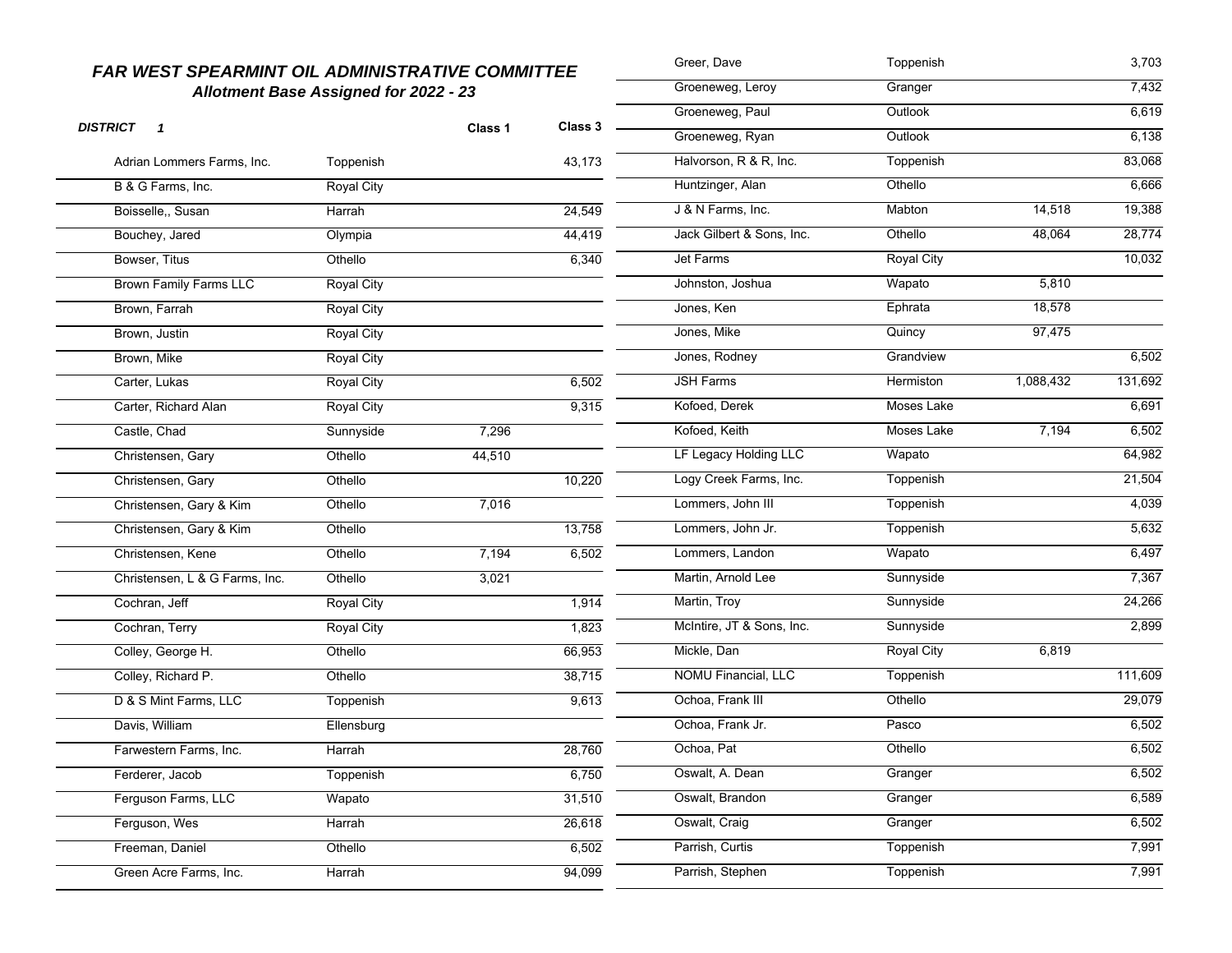| Perkins, Elijah T.           | Othellor         | 6,820  |         | Twin H Farms                    | Toppenish                       |           | 37,816    |
|------------------------------|------------------|--------|---------|---------------------------------|---------------------------------|-----------|-----------|
| Poisel, Ray E.               | Wapato           |        | 6,502   | <b>VB Homestead Farms</b>       | Sunnyside                       |           | 96,800    |
| Ray Arreola Farms            | Wapato           |        | 5,485   | Vogel, Jordan                   | Sunnyside                       | 6,055     |           |
| Roedel, Ryan                 | Mabton           | 5,570  |         | Warden Hutterian Brethren       | Warden                          | 123,534   | 141,815   |
| Schillymax LLC               | Sunnyside        |        | 7,205   | Wardenaar, Jake and Farrah      | <b>Royal City</b>               |           |           |
| Schutt, Cameron              | Sunnyside        |        | 6,502   | <b>Wheeler Farms</b>            | Sunnyside                       |           | 35,264    |
| Schutt, Duane                | Sunnyside        |        | 766     | Wheeler, Darrell L.             | Sunnyside                       |           | 9,234     |
| Schutt, Fred                 | Sunnyside        |        | 16,294  | Wheeler, Larry                  | Sunnyside                       |           | 54,285    |
| Schutt, Randy                | Sunnyside        |        | 14,946  | Wheeler, Todd                   | Sunnyside                       |           | 6,502     |
| Schutte, Ken & Jackie        | Othello          |        | 87,035  | Wyckoff Farms, Inc.             | Grandview                       | 257,491   |           |
| Schutte, Robert              | Othello          |        | 21,718  |                                 |                                 | 1,900,436 |           |
| Schutte, Rod                 | Othello          |        | 6,416   |                                 | <b>Totals for District</b><br>1 |           | 2,303,039 |
| Sealock, Harold E.           | Toppenish        |        | 154,287 |                                 |                                 |           |           |
| Sealock, Kenny               | Toppenish        |        | 24,296  | <b>DISTRICT</b><br>$\mathbf{2}$ |                                 | Class 1   | Class 3   |
| Sealock, Matthew R.          | Zillah           |        | 29,082  | Brandt, Don/Joan/Marilyn        | Nampa                           |           | 6,502     |
| Sealock, Philip M.           | Toppenish        | 54,188 | 163,958 | Christensen, Clay               | Caldwell                        | 7,069     |           |
| Sealock, Taylor              | <b>Toppenish</b> |        | 23,690  | Christensen, H. David           | Wilder                          | 11,686    | 14,882    |
| SFI, LLC                     | Othello          |        |         | Christensen, Travis             | Melba                           | 6,570     | 6,691     |
| Shinn, Ky                    | Toppenish        |        | 6,502   | Earnest, Leland                 | Caldwell                        | 6,900     |           |
| Simpson Brothers Farms, Inc. | Mabton           |        | 47,213  | Eggers, Drew                    | Meridian                        |           | 8,239     |
| Simpson, Doug                | Mabton           |        | 11,333  | Grenke, Bobby                   | <b>Star</b>                     |           |           |
| Simpson, John                | Mabton           |        | 11,333  | Hamanishi Farms, Inc.           |                                 | 21,465    |           |
| Southside Dairy              | Toppenish        |        | 12,000  | Hubbard, Brent                  | Corinne                         |           | 14,985    |
| St Hilaire, Bob              | Wapato           | 16,115 | 9,307   | Hubbard, Bruce                  | Corinne                         | 14,861    |           |
| St Hilaire, Carl             | Hermiston        | 16,115 | 9,307   | Lete, J.P.                      | <b>Boise</b>                    | 15,113    |           |
| St Hilaire, Ken              | Wapato           | 16,115 | 9,307   | Marble, Curtis L.               | Corinne                         | 8,083     | 6,502     |
| St Hilaire, Matt             | Hermiston        | 10,036 | 1,897   | McClelland, George              | Fruitland                       |           | 6,502     |
| St Hilaire, Phil             | Wapato           | 10,037 | 1,896   | McConnell, Davis                | Caldwell                        |           | 6,416     |
| St Hilaire, Ron              | Wapato           | 16,115 | 9,307   | McConnell, Harold               | Meridian                        |           | 5,117     |
| Startup, Dave                | Outlook          |        | 9,475   | McKellip, Robert & Susan        | Nampa                           |           | 7,727     |
| <b>STB Farms</b>             | Toppenish        |        | 8,851   | Mio Farms, Inc.                 | Fruitland                       | 64,920    | 6,502     |
| T & K Farms, Inc.            | Toppenish        |        | 77,718  | Moody, Steven                   | Nampa                           | 7,194     |           |
| Three T's, LP                | Prosser          |        |         | Moyle, Michael                  | Star                            | 24,307    | 6,502     |
| Tiegs, Keith                 | Pasco            | 6,318  |         | Moyle, Preston                  | Star                            | 6,055     |           |
|                              |                  |        |         |                                 |                                 |           |           |